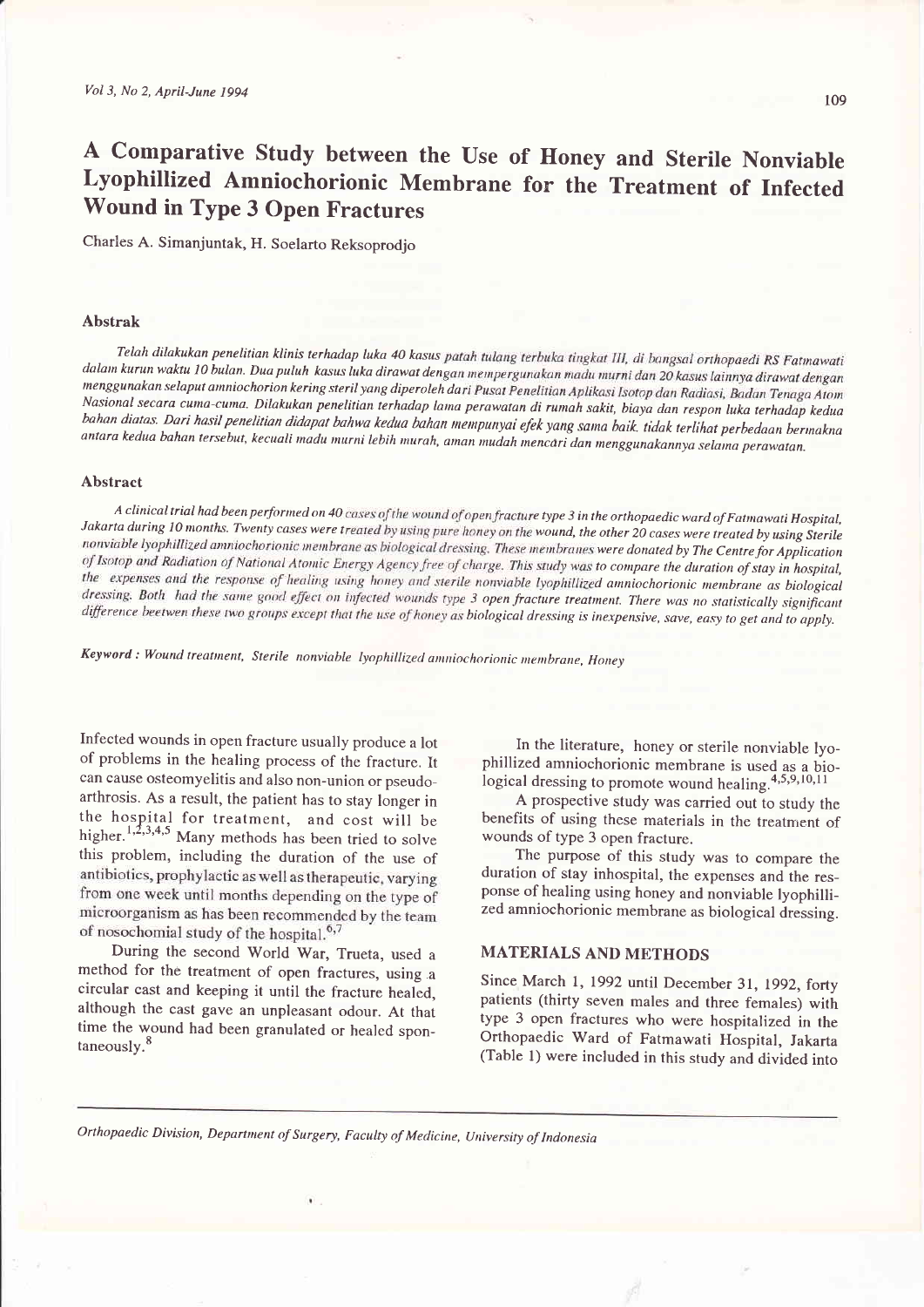two groups. The first group consists of twenty patients using honey and the second group consists of twenty patients using sterile nonviable lyophillized amniochorionic membrane in the treatment of their wound.

Table 1. Sex distribution

| Sex    | Group          |    |       | %     |
|--------|----------------|----|-------|-------|
|        |                | п  | Total |       |
| Male   | 18             | 19 | 37    | 92,5  |
| Female | $\overline{2}$ |    | 3     | 7,5   |
| Total  | 20             | 20 | 40    | 100,0 |

Group I : cases using Honey

Group II : cases using Sterile nonviable amniochorionic membrane

The age ranged from 12 - 60 years. The diameter of the wound were larger than 5 centimeters. Patients with a history of any disease that alters wound healing such as diabetic, leprosy, vascular disease, etc, were excluded from the study group. Also in severe brain concussion or psychosis. Patients who refused to continue the treatment for any reason will also be excluded from the study.

All patients will be treated in the usual procedure of treatment for type 3 open fracture. A swab from the wound was taken for microorganism study before debridement was performed in the operating theatre. Every odd number case was grouped into Group I using Honey as biological dressing which was changed every six hour. Every even number case was grouped into Group II using Sterile nonviable lyophillized amniochorionic membrane as biological dressing and will be changed every two days. No antibiotics were given to the patients, neither topical, oral nor parenteral. With the usual procedure, antibiotics were given during and until three days after operation.

The honey that was used was bought from any market; the purity of the honey can be tested by: I puting some of the honey on a disk and exposed it in the room. Pure honey will not attract or surrounded by ants. 2 The solubility in water and alcohol: pure honey will not solve in water nor alcohol.

The sterile nonviable lyophillized amniochorionic membrane was prepared and given free of charge by The Centre for Application of Isotops and Radiation Med J Univ Indon

of the National Atomic Energy Agency (Pusat Penelitian Aplikasi Isotop dan Radiasi, Badan Tenaga Atom Nasional - PAIR, BATAN). The membrane was attached to one side of a gauze measuring ten by ten centimeters and packed in a sterile plastic package.

Recording was done every two weeks. Criterias that were recorded include: 1 type of microorganism, 2 suppuration, 3 diameter of the wound, 4 time of granulation tissue that appears, at the end of the study. If at the end of the study the diameter of the wound is more than 2,5 cm, the presence of healty granulation tissue and haemoglobin level above 10 g/dl is an indication for skin grafting.

Results were expressed as mean  $\pm$  SD. Differences in mean values between the two groups were evaluated by the unpaired t-test with  $p < 0.01$  considered significant.

#### RESULT

The mean age in Group I was 28,9 years  $\pm$  10,7, and in Group II 24,4 years  $\pm$  8, (Table 2). There was no significant difference ( $p > 0.05$ ).

Table 2. Age Distribution

| Age<br>(years) | Group                   |      | Total | %                   |
|----------------|-------------------------|------|-------|---------------------|
|                |                         | Π    |       |                     |
| $12 - 20$      | 8                       | 7    | 15    | 37,5                |
| $21 - 30$      | $\overline{\mathbf{4}}$ | 9    | 13    | 32,5                |
| $31 - 40$      | $\overline{2}$          | 3    | 5     | 12,5                |
| $41 - 50$      | 5                       |      | 6     | 15,0                |
| > 50           | 1                       | Λ    |       | 2,5                 |
| Total          | 20                      | 20   | 40    | 100,0               |
| Mean           | 28,9                    | 24,4 |       | $\hat{\phantom{a}}$ |
| <b>SD</b>      | 10,7                    | 8.0  |       |                     |

Group I : cases using Honey

Group II : cases using Sterile nonviable amniochorionic membrane

The diameter of the wounds ranged from 5 to 20 cm (Table 3) with an avarage of 5 - 10 cm (67,5 %). The mean diameter in Group I was  $10,5$  cm  $\pm$  4,83 cm, while in Group II 8,75  $\pm$  2,68 cm; there was no significant difference  $(p > 0.05)$ .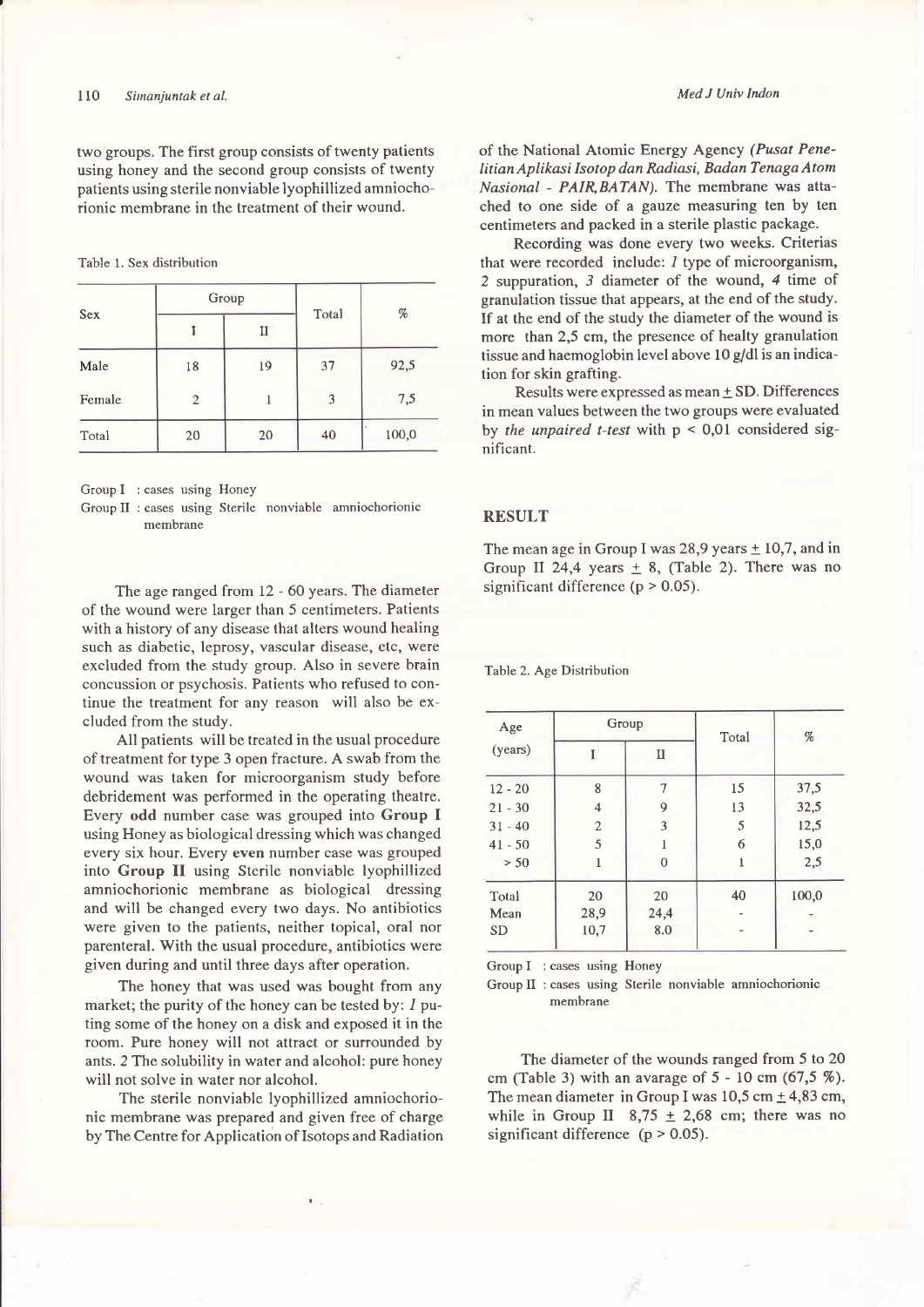| Wound<br>Diameter<br>(cm) | Group |      | Total | %     |
|---------------------------|-------|------|-------|-------|
|                           |       | п    |       |       |
| $5 - 10$                  | 11    | 16   | 27    | 67,5  |
| $11 - 15$                 | 6     | 3    | 9     | 22,5  |
| $16 - 20$                 | 3     |      | 4     | 10,0  |
| > 20                      | 0     | 0    | 0     | 0,0   |
| Total                     | 20    | 20   | 40    | 100,0 |
| Mean                      | 10,5  | 8,75 |       |       |
| <b>SD</b>                 | 4,83  | 2,68 |       |       |

Table 3. Wound Diameter Distribution

Group I : cases using Honey

Group II : cases using Sterile nonviable amniochorionic membrane

Duration of stay in a hospital for treatment of <sup>a</sup> wound ranged from twelve to thirty-eight days (Table 4). Mean of duration of stay (hospitalized) in Group I was 3,6 weeks (25 days)  $\pm$  1,28 weeks (9 days), while in Group II 2,8 weeks (20 days)  $\pm$  0,87 week (6 days); there was no significant difference  $(p > 0.01)$ .

Table 4. Duration of Hospital Stay

| Length of<br>Stay<br>(weeks) | Group          |              | Total | %     |
|------------------------------|----------------|--------------|-------|-------|
|                              |                | $\mathbf{I}$ |       |       |
| $0 - 2$                      |                | 3            | 4     | 10,0  |
| $2 - 4$                      | 13             | 16           | 29    | 72,5  |
| $4 - 6$                      | 5              |              | 6     | 15,0  |
| $6 - 8$                      |                | 0            |       | 2,5   |
| > 8                          | $\overline{0}$ | $\theta$     |       | 0,0   |
| Total                        | 20             | 20           | 40    | 100,0 |
| Mean                         | 3,6            | 2,8          |       | -     |
| <b>SD</b>                    | 1,28           | 0,87         | s     | ×     |

Group I : cases using Honey

Group II : cases using Sterile nonviable amniochorionic membrane

The microorganism that had been isolated before treatment of these two groups were in thirty-three cases  $(82,5\%)$  Staphylococcus and the rest were Streptococcus. There was no Gram Negative staining nor other Gram positive staining microorganism other than Staphylococcus and Streptococcus isolated from the wound.

There were eleven cases of Group I and fifteen cases of Group II who did not need skin grafting due to the fact that the diameter of the wound after four weeks of treatment became less than 2,5 cm with minimal suppuration. Nine cases (45 %) of Group I and five cases  $(25\%)$  of Group II need skin grafting and the result was excellent (Table 5).

Table 5. Results of Skin Grafting

| Successful<br>$(\%)$ |   | Group | Total |
|----------------------|---|-------|-------|
|                      |   | п     |       |
| $0 - 24$             | 0 | C     |       |
| $25 - 49$            | 0 | 0     |       |
| $50 - 75$            | 0 |       |       |
| > 75                 | 9 | 5     | 14    |
| Total                | g |       | 14    |

Group I : cases using Honey

Group II : cases using Sterile nonviable amniochorionic membrane

At the end of the study, the cost for each patient was calculated. Group I needed 69 bottles (650 ml/bottle) of honey; each bottle costing Rp. 12.000,- The average need for one patient was 3,45 bottles (Rp. 41.400,-). Group II needed 138 pieces of Sterile nonviable lyophillized amniochorionic membrane or about seven pieces for each patient. These membrane was free of charge, donated by the Centre for Application of Isotops and Radiation of National Atomic Energy Agency, so we could not calculate the cost for each patient if they had to pay for the membrane preparation.

#### DISCUSSION

A prospective comparative study of patients with open fracture type 3 using honey or sterile nonviable lyophillized amniochorionic membrane as a biological dressing in treating their wounds has been carried out. Group I and II are comparable since variant were not statistically different.

This study showed that those two materials can promote wound healing. None of the patients became worse, although none of them received any type of antibiotic topically, orally nor parenterally.

The mean duration of hospitalization of Group I,  $25 \pm 9$  days and group II 20  $\pm$  6 days, was not significantly different ( $p > 0.01$ ). Hanafiah, in their study of 17 cases using Sterile nonviable lyophillized amniochorionic membrane, found that the duration of hospitalization was 9 - 13 days (mean 11,67 days) but